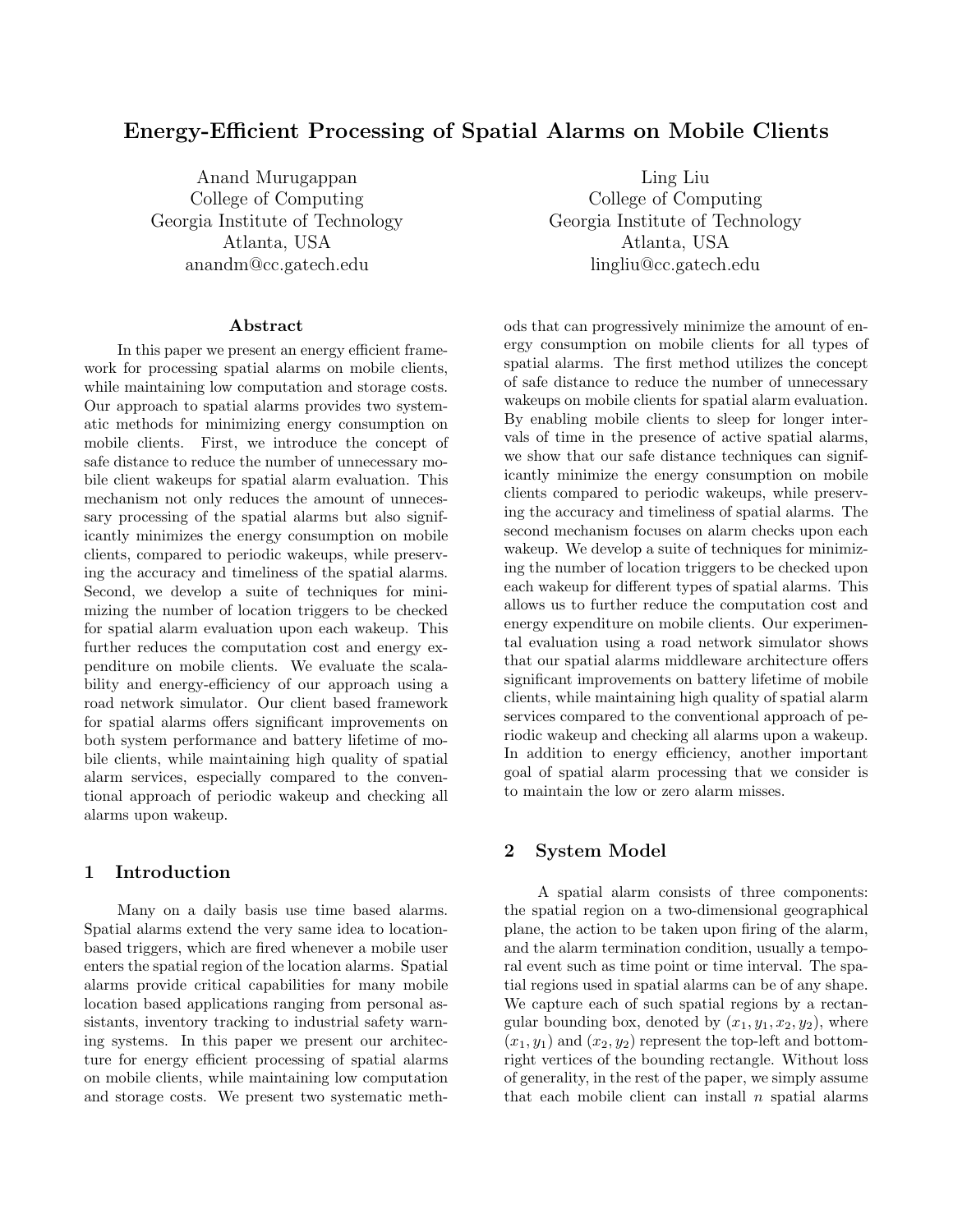$(n \geq 0)$  and all spatial alarms are expressed by a rectangle spatial region, denoted by  $A_i$  for  $1 \leq i \leq n$ . In our first spatial alarm client middleware prototype, we use a system supplied default spatial range in the absence of spatial region specification of a user-defined alarm. Each mobile client can install as many spatial alarms as the user wishes over the geographical area of interest. Multiple mobile clients can set spatial alarms on the same locations.

### 3 System Overview

Spatial alarms differ from spatial location queries in a number of ways. First, spatial queries such as "tell me the gas stations within 10 miles on the highway 85 north" require continuous evaluation of the queries as the mobile client moves on the highway 85 north. However, a spatial alarm such as "notify me whenever I am 5 miles away from this particular dry cleaning store (marked on the map)", only requires the alarm to be evaluated when the mobile client moves to a region that is within 5 miles of the specific dry cleaning store. Thus, it is of no use to wake up a mobile client if she is 30 miles away from the dry cleaning store. Clearly, the movement patterns of the mobile client and the distance from the current location of a mobile client to all her alarms are the two critical factors that affect when the mobile client needs to wakeup and what alarms need to be checked upon each wakeup. Thus one can optimize the spatial alarm processing by devising more energy efficient algorithms.

Mobile devices conserve energy by spending most of their time in a low energy state such as sleep mode. Hence one of the critical design objectives for client middleware architecture is to minimize the number of device wakeups in spatial alarm processing. For instance, the 206 MHz Itsy [\[2\]](#page-5-0) pocket computer spends 540mW power in the System Idle, 0% processor idle state, spends 100mW power in the System Idle, 95% processor idle state while in the Sleep mode it just spends 8.39mW power (which is about 64 times lesser than the 0% processor idle case). It is interesting to note that mobile devices like in the case of Itsy computer [\[2\]](#page-5-0) have a battery lifetime of only 3.8 hrs when running in the high energy System Idle, 95% processor idle state, while in the Sleep mode the lifetime is as high as 279 hrs.

The conventional approach for implementing a location based reminder system is to wake up the device and check the alarm conditions periodically. If the period is too large the mobile device might miss alarms since there may be situations where the mobile client passes through the 'alarm area' while asleep (between periodic checks). Hence, to reduce the number of alarm misses, the wakeup period would have to be kept small enough. The smallest wakeup period can be set using the location update frequency (e.g., GPS sampling period). Clearly, the periodic check approach would be very energy inefficient. Also it is important to note that if the mobile client is far away from any of her alarms then depending on the maximum speed of the client, it is possible to sleep for longer durations of time and still guarantee that none of the alarms would be missed.

### 4 Minimizing Device Wakeups

Our architecture for spatial alarm processing consists of two phase optimizations. In this section we discuss the phase one optimization strategies that minimize the number of device wakeups. Apart from the high energy consumption, an important problem with the periodic wakeup approach is that it is hard to estimate how frequently the device should wakeup to ensure no alarms will be missed. Two factors that are critical in determining such a frequency: (a) The speed of the mobile client; and (b) the size of the spatial alarm region. Unless the frequency is set to be extremely high (close to the location update frequency), it would always be possible to introduce cases where alarms can be missed by having alarms of the size smaller than the distance traveled by the mobile client between two consecutive wakeups. Thus the key challenge is to determine the right time for mobile clients to wakeup in terms of energy efficiency and alarm accuracy and given a location update, how to determine the subset of alarms that should be checked to conserve energy while maintaining zero alarm misses.

With both the problem of guaranteed alarm delivery and that of energy conservation in mind, we propose four optimization strategies to estimate the safe period and use aperiodic wakeup of the mobile client based on (a) the distance of the client to all her alarms and (b) the travel speed of the mobile client.

#### 4.1 Measuring the Distance to Alarm

There are two most commonly used methods for measuring the distance from a mobile client's current location to an alarm. They are (a) Euclidean Distance and (b) Road Network Distance. The Euclidean Distance approach is simpler and requires much lesser data but may at times underestimate the time to sleep before the next wakeup. The Road Network Distance measure offers a more accurate estimate of the distance from a mobile client's current location to the spatial region of the alarm, but it introduces additional overhead with handling the road network map data. We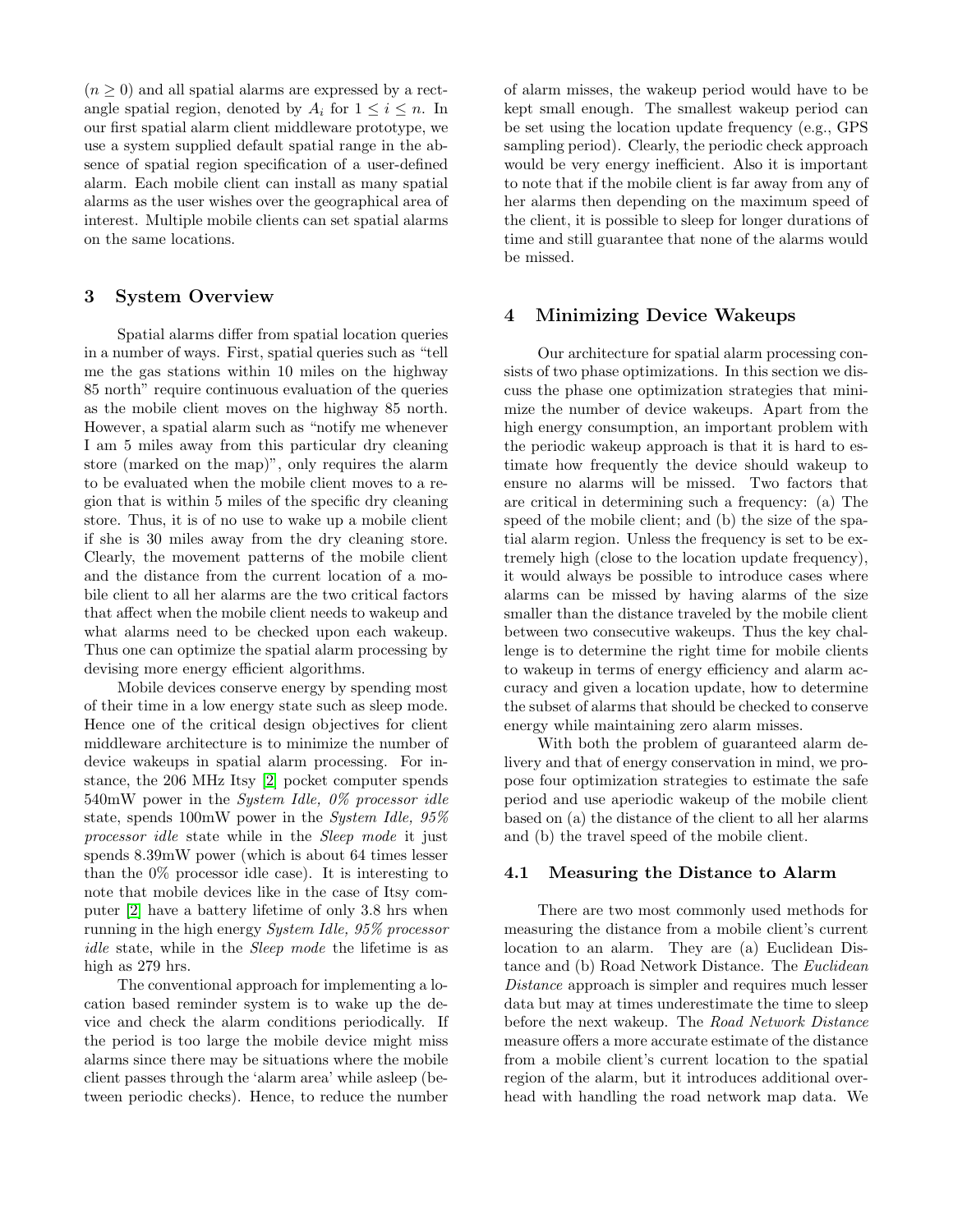

<span id="page-2-0"></span>Figure 1: Distance to Alarm from Mobile Client

propose techniques to mitigate this additional overhead by dividing the original map into tiles and selectively downloading relevant tiles to a mobile client.

Given a spatial alarm  $A_i$  with rectangular spatial alarm region represented by four vertices of the rectangle:  $(P_1, P_2, P_3, P_4)$  where  $P_1 = (x_1, y_1), P_2 = (x_2, y_1),$  $P_3 = (x_2, y_2)$  and  $P_4 = (x_1, y_2)$ . Let the mobile client be at  $P_m$  represented by the coordinates  $(x_m, y_m)$ , then the Euclidean distance from  $P_m$  to the alarm region of  $A_i$ , denoted by  $d_{A_i}$ , can be computed by considering four cases. *Case 1*: when the mobile device is within the alarm boundaries the distance to the alarm is zero; Case 2: when the mobile device is within the  $y$  scope (represented using dotted lines in Figure [1](#page-2-0) a)) the distance is the shortest of the distances to alarm edges parallel to the x axis from the mobile client; Case 3: when the mobile device is within the  $x$  scope the distance is the shortest of the distances to alarm edges parallel to the y axis from the mobile client; and Case 4: when the mobile device is outside both the  $x$  and y scopes, then the distance is the minimum of the Euclidean distances to the four vertices. The four cases can be formally defined as follows:

$$
d_{A_i} = \begin{cases} 0 & x_1 \le x_m \le x_2 \\ \min(|x_m - x_1|, |x_m - x_2|) & y_1 \le y_m \le y_2 \text{ only} \\ \min(|y_m - y_1|, |y_m - y_2|) & x_1 \le x_m \le x_2 \text{ only} \\ \min(D_{m1}, D_{m2}, D_{m3}, D_{m4}) & otherwise \end{cases}
$$

Where  $D_{m1}, D_{m2}, D_{m3}, D_{m4}$  denote the Euclidean distance from  $P_m$  to the four rectangle vertices  $P_1, P_2, P_3, P_4$  respectively. The distance function  $D_{ij} = \sqrt{(x_i - x_j)^2 + (y_i - y_j)^2}$  is used to compute the Euclidean distance between two points  $P_i$  and  $P_j$ .

One of the main weaknesses of the Euclidean Distance measure is that the estimated distance is often shorter than the actual distance that the mobile client would have to travel to get to the spatial region of interest of a given alarm due to the underlying traversal restrictions imposed by the road network. The Road Network Distance measure uses the Dijkstra's shortest path algorithm [\[3\]](#page-5-1) to estimate the distance from the mobile client's current location to an alarm as shown

in Figure [1](#page-2-0) (b). The underlying road network is represented by the solid line and the mobile client is represented by a shaded circle labeled by 1. Since the mobile client is restricted to move along the roads, the only places where it can enter the alarm area would be the points of intersection of the alarm with the roads, denoted by  $S_1, S_2, S_3$  in Figure [1](#page-2-0) (b).

# 4.2 The Aperiodic Wake-Up Algorithms

In this section, we introduce the concept of safe period based on the distance function and the speed function, and present four safe period based wakeup algorithms by combining the distance functions with the speed functions.

<span id="page-2-1"></span>
$$
T_{sleep} = \min(d_{A_1}...d_{A_i}...d_{A_n})/v_{max} \tag{1}
$$

<span id="page-2-2"></span>
$$
T_{sleep} = \min(d_{A_1}...d_{A_i}...d_{A_n})/v_{expected}
$$
 (2)

<span id="page-2-3"></span>
$$
T_{sleep} = \min(Rd_{A_1}...Rd_{A_i}...Rd_{A_n})/v_{max} \qquad (3)
$$

<span id="page-2-4"></span>
$$
T_{sleep} = \min(Rd_{A_1}...Rd_{A_i}...Rd_{A_n})/v_{expected} \qquad (4)
$$

where  $T_{sleep}$  is time duration for which the mobile client can sleep without potentially missing delivery of any alarm,  $n$  is the total number of alarms installed on the mobile client,  $d_{A_i}$ ,  $Rd_{A_i}$  are the euclidean and road network distances from the mobile client's current location to the  $i^{th}$  spatial alarm  $A_i$   $(1 \leq i \leq n)$  and  $v_{max}$ ,  $v_{expected}$  are the maximum and expected travel speeds of the mobile client as defined below.

$$
v_{expected}^p = 0 \tag{5}
$$

$$
v_{expected}^c = \beta * \frac{D(l_c, l_p)}{t_c - t_p} + (1 - \beta) * v_{expected}^p \tag{6}
$$

$$
v_{expected} = \alpha * v_{expected}^{c} + (1 - \alpha) * v_{max} \qquad (7)
$$

where  $v_{expected}^p$ ,  $v_{expected}^c$ ,  $v_{expected}$  are the previous, the current, and the future expected travel speed of the mobile client respectively,  $t_c$  and  $t_p$  represent the current and previous time instances,  $l_c$  and  $l_p$  represent the current and the previous location of the mobile client at time instances  $t_c$  and  $t_p$  respectively and D is the distance function.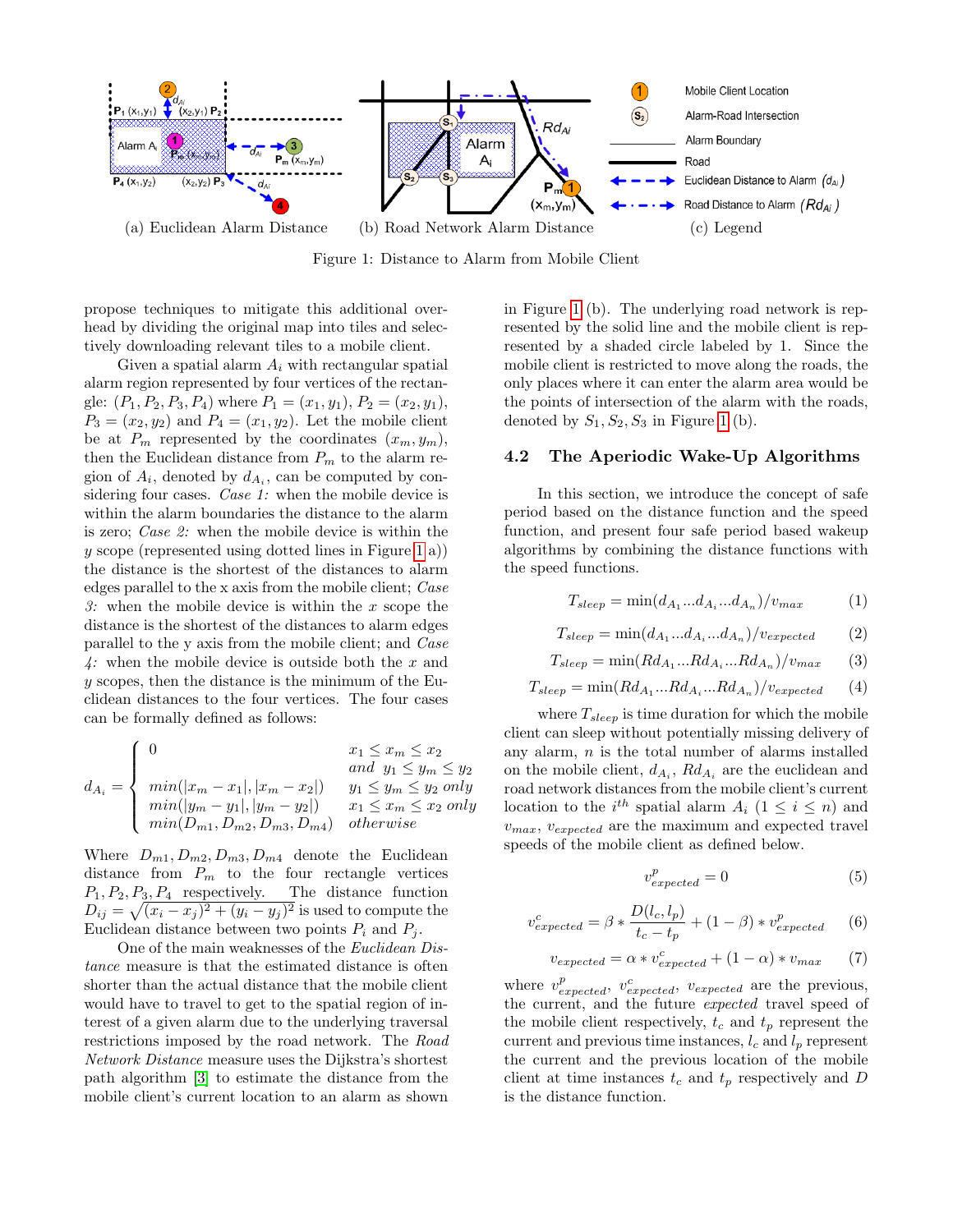

<span id="page-3-0"></span>Figure 2: Alarm Grouping by Spatial Proximity

Safe Distance with Max Speed in Equation [1](#page-2-1) defines the safe distance of a mobile client to each of her spatial alarms by combining the Euclidean Distance function and the maximum. At each wakeup, the mobile client will perform two tasks - (a) process the spatial alarms installed on the client (b) estimate the safe period (i.e. the time to sleep) denoted by  $T_{sleep}$ , before the next wakeup. Safe Distance with Expected Speed in Equation [2](#page-2-2) exploits the fact that not all mobile clients might travel at the maximum possible speed at all times. Since 'expected speed' would ideally be lesser than the maximum speed, the number of device wakeups can be further reduced at the expense of potentially missing some alarms. Safe Road Distance with Max Speed in Equation [3](#page-2-3) exploits the limitations imposed on the movement of the mobile client by the underlying road network while ensuring no alarms are missed. Safe Road Distance with Expected Speed in Equation [4](#page-2-4) is a natural extension and combines the advantages of the 'expected speed' approach with the 'road distance' approach.

### 5 Minimizing Alarms Checked

In this section we argue that the approach of check all alarms upon each wakeup is naive and wasteful of resources. We describe two approaches to minimize the number of alarm checks per wakeup and show how these approaches can reduce the computation cost and the energy consumption involved in alarm checks. In the first approach, we group spatial alarms that are in close spatial proximity, in a hierarchical fashion. Alarm Checking happens in groups, thus minimizing the overall number of alarm checks performed per wakeup. In the second approach, we divide the geographical area of interest into Voronoi regions based on Euclidean distance to the alarms with each region storing information that can quickly identify the nearest alarm in the vicinity. Upon each wakeup, alarm checks are performed only against the 'nearest' alarm by looking up the information in the Voronoi region in which the mobile client currently resides.



<span id="page-3-1"></span>Figure 3: Alarm Grouping by using grid cells

### 5.1 Hierarchical Grouping of Alarms

When the geographical area in which a mobile client installs her alarms is big, the number of alarms installed is large and distributed across the entire area of interest, checking all alarms upon each wakeup is not only unnecessary but also a clear waste of resources. We first propose to group spatial alarms based on their spatial proximity and check the alarms in selected groups upon each wakeup. The grouping process proceeds in two steps. First, all alarms need to be divided into groups based on spatial proximity with each group associated with a spatial region. Only when the mobile client moves into the region marked by a group, the spatial alarms/subgroups within that group will be checked, and all other alarms/subgroups belonging to the other groups are eliminated from alarm checking, leading to significant saving in terms of computational cost and energy. We use the R Tree [\[7\]](#page-5-2) algorithm to perform the alarm grouping in a hierarchical fashion as shown in Figure [2.](#page-3-0)

The R-Tree based alarm grouping algorithm is effective in terms of energy saving and resource usage in general and especially it can handle well, the situations where the mobile client continuously adds new spatial alarms into the client middleware system as she moves on the road. However, if the number and the location of the spatial alarms remain unchanged for long duration of time, we can utilize the Voronoi diagram [\[1\]](#page-5-3) to devise a more efficient alarm group algorithm. We below present two such algorithms, one uses Voronoi regions, called nearest alarm check algorithm, and the other uses the Network Voronoi diagrams, called the road network nearest alarm check algorithm.

#### 5.2 Checking Nearest Alarm Only

The *checking nearest alarm only* algorithm is suitable for the scenarios where the number and location of alarms remain unchanged for long duration of time and no addition or removal of alarms are issued by the mobile client. The Nearest Alarm Only optimization consists of two phases. In the first phase, the two dimensional geographical area of interest is divided into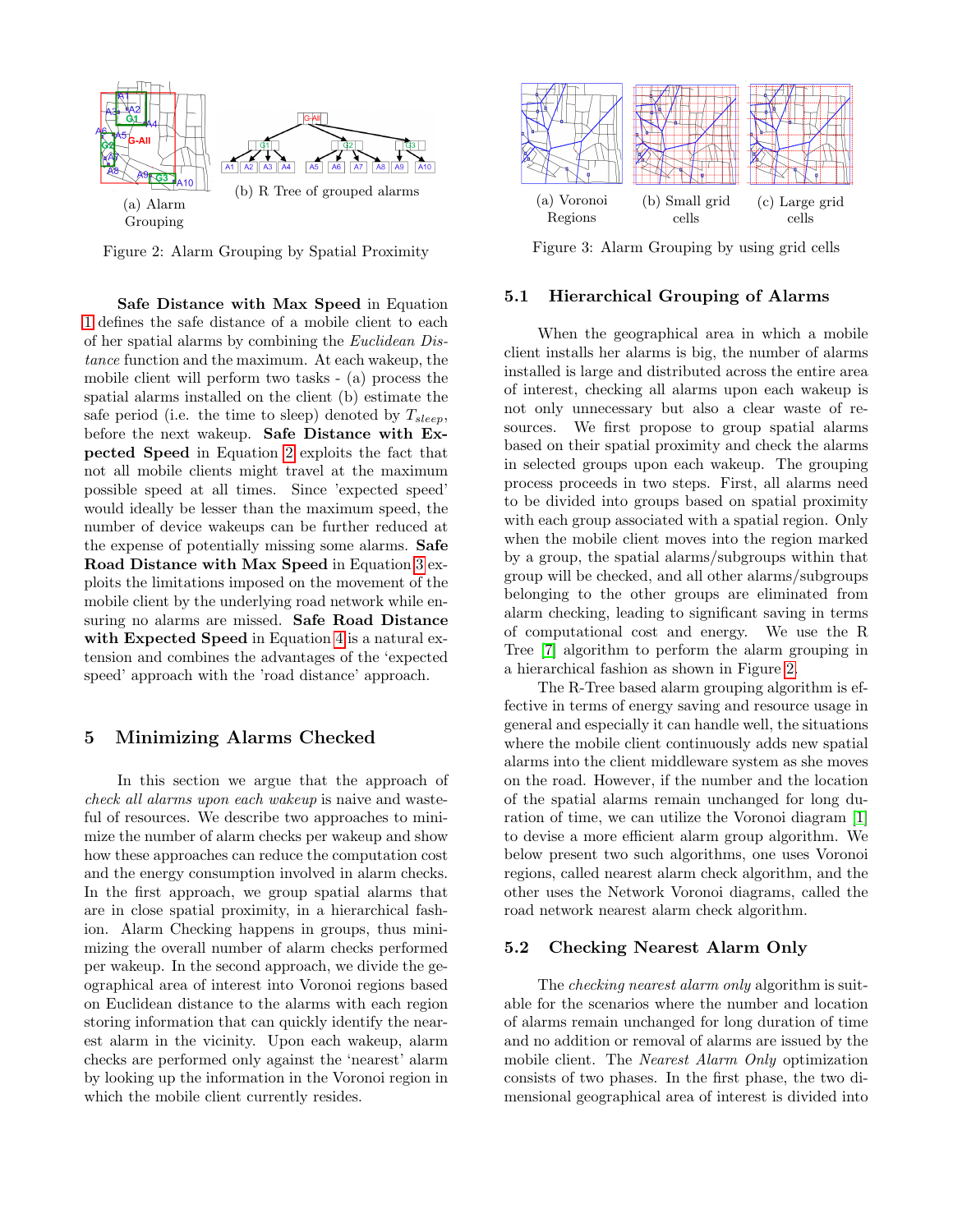grid cells of equal size. Then the Voronoi diagram is overlaid on top of the grid with Voronoi Regions [\[1,](#page-5-3) [5\]](#page-5-4) such that each Voronoi Region has a single nearest alarm, as shown in Figure  $3(a)$ . To facilitate the search for the nearest alarms for a given mobile client location, we build a grid cell based dense index, in which each cell contained in a Voronoi region will point to the spatial alarm of that region, and each cell that overlaps with k Voronoi regions  $(1 < k < n)$  will contain  $k$  spatial alarms, each corresponding to one of the  $k$ Voronoi regions.

In the second phase, upon wakeup the mobile client uses her current location to locate the grid cell in which she resides and it takes only  $O(1)$  to lookup the nearest alarm in the case where the grid cell of the client is contained in a Voronoi region. In the situation where the mobile client is at boundaries of k Voronoi regions  $(1 < k < n)$ , the grid cell in which the client resides will point to k spatial alarms, all are qualified to be the 'nearest' alarms. In this scenario all the Voronoi regions overlapped with the current location of the mobile client need to be considered, and the alarm check will be performed against the 'nearest' alarm in each of these overlapped Voronoi regions. Clearly, this approach greatly reduces the time to lookup the relevant alarms to be checked, although it is only applicable in the specific scenarios where alarms are not frequently removed or added (since computing the Voronoi diagram for the entire geographical area of interest each time a new alarm is added or an existing alarm is removed can be quite expensive).

An alternative way to improve the storage cost is to use the Network Voronoi Diagrams [\[4,](#page-5-5) [6\]](#page-5-6). The checking nearest alarm with road network algorithm consists of two phases. In the first phase, we need to build Network Voronoi diagram that can partition the road network among the alarm nodes. In the second phase, each of the nodes on the road network graph is associated with a list of 'nearest alarms' based on the road network distance.

#### 6 Experimental Evaluation

#### 6.1 Estimating Energy and Battery Life

In order to measure the energy consumed and battery lifetime for various wakeup algorithms and alarm check algorithms, we use the device energy values corresponding to the itsy pocket computer [\[2\]](#page-5-0) given in the energy parameter table of Figure [6](#page-5-7) as our reference model. One can express the total energy  $E_t$  consumed as a function of the number of wakeups  $(N_w)$ , the minimum time duration per wakeup  $(T_m)$ , the total time duration  $(T_t)$ , the power consumption of the

mobile device while awake  $(P_{100})$ , idle  $(P_i)$  and asleep  $(P_s)$ , and the Alarm Check Ratio  $(C_r)$  which represents the ratio of the number of total actual alarm checks performed to the maximum total checks that can be performed  $N_{A_{MAX}}$  during the minimum wakeup durations  $T_m$  as follows:

$$
E_t = N_w T_m (C_r P_{100} + (1 - C_r) P_i) + (T_t - N_w T_m) P_s
$$
 (8)

If  $C_b$  is the battery capacity,  $T_t$  is the total time of the experiment, and  $E_t$  represents the energy spent during  $T_t$  then the battery lifetime of a mobile client, denoted by  $T_b$ , can be calculated by the following equation:

$$
T_b = \frac{C_b \times T_t}{E_t} \tag{9}
$$

Due to lack of space we omit the derivation. For details please refer to our technical report [\[9\]](#page-5-8).

#### 6.2 Experimental Results

In this section we present a set of experimental results. Our results demonstrate three important conclusions. First, the proposed wakeup and alarm check algorithms offer significant (up to 6.4 times) reduction in terms of energy consumption in comparison to the naive approach with periodic wakeups followed by checking all alarms per wakeup. Second, the Safe Road Distance with Max Speed wakeup algorithm offers the maximum energy conservation with 100% alarm delivery guarantee. Third but not the least, the *alarm* grouping check algorithm is the most flexible among the alternative alarm check strategies and offers significant reduction in terms of energy consumption, and significant improvement (up to 50%) in battery life when the number of alarms is high. The Nearestonly Alarm and the Network Nearest-only Alarm algorithms offer even better improvements in terms of energy consumption but have limited applicability and can only be used in those cases where addition and removal of alarms are less frequent and low in numbers.

### 6.2.1 Effect on Overall Energy Consumption

Figure [5\(](#page-5-9)left and center-left) compare the variation of Wake-Up frequencies with the increase in number of alarms. As one would expect the Periodic Wake-Up strategy is indifferent to the increase in the number of alarms. When the mobile client has only one alarm per map tile, the proposed wakeup algorithms reduce the number of wakeups by almost an order of magnitude. The two Safe Road Distance algorithms perform better than the *Safe Distance* algorithms. The wakeup algorithms that use expected speed reduce the frequency of wakeups further.